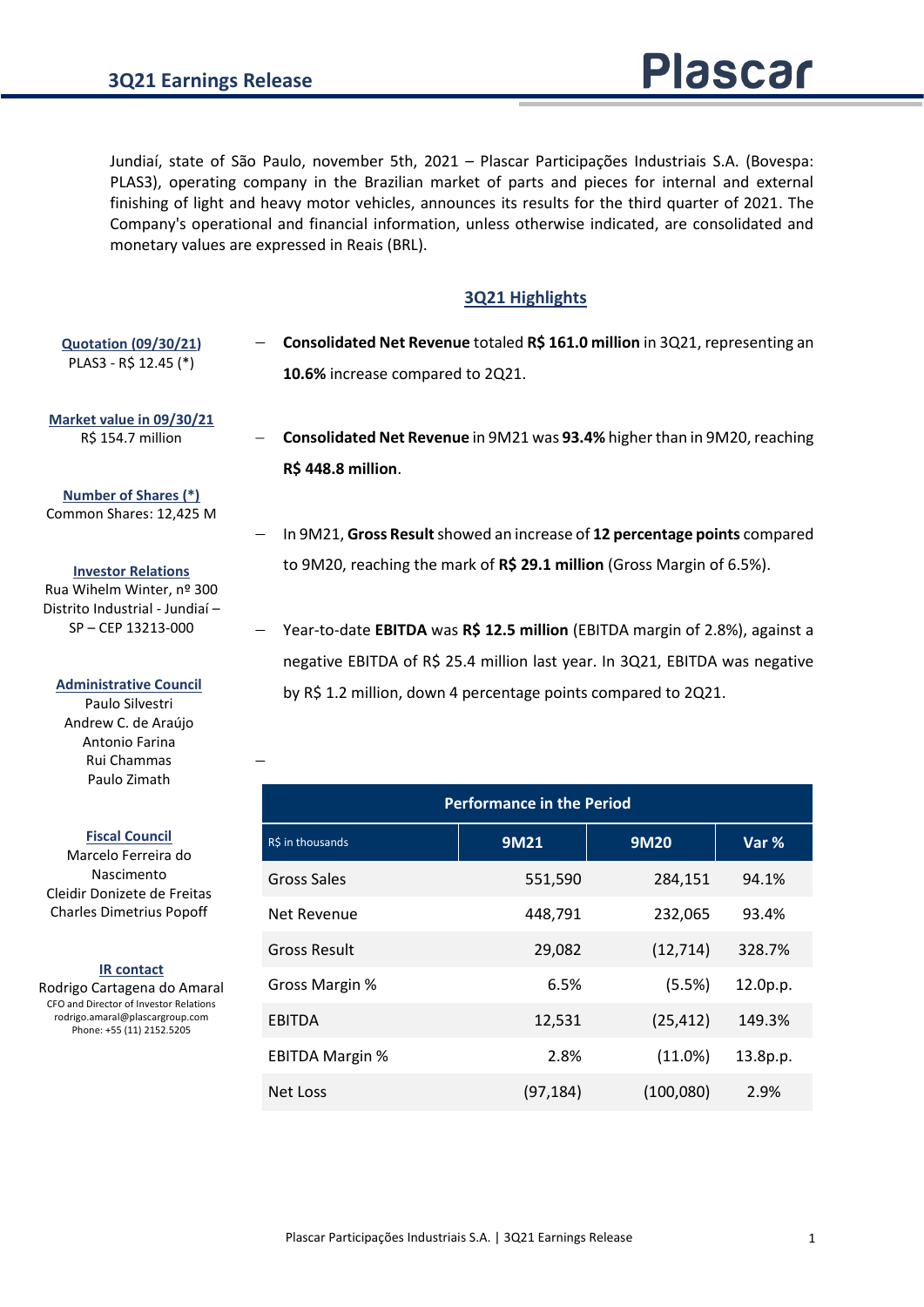## **Management Comments**

The 3rd Quarter of 2021 kept the challenging scenario for the entire automotive sector, with a lack of semiconductors components and significant price increases of raw material, resulting from the crisis generated by COVID-19 and its consequences on the entire global supply chain.

Plascar saw an important increase in volume and, consequently, in its net revenue, which reached R\$ 448,791 in 9M21, an increase of 93.4% compared to 9M20, thus showing a consistent growth in volumes, despite the the entire adverse scenario. In the comparison with 2Q21, Plascar maintained its growth rate and presented a 10.6% improvement in its sales in the compared quarters.

Despite the increase in volumes, the period brought several challenges to management. Automaker's stoppages due to the lack of raw material – mostly electronic components – required the company to spend a great deal of effort to adjust volumes and production capacity. The period also brought challenges related to rising raw material costs and the current inflationary environment. This situation has been fought by the company through an intense process of passing on prices to customers, engineering developments and the search for operational efficiency in order to mitigate the consequences of cost increases.

Regarding profitability, Plascar showed a slight improvement in its EBITDA, which went from negative  $-10.9\%$  or R\$ 10,775 in 3Q20, to  $-0.8\%$  or R\$ 1,248 in 3Q21. This improvement in Results is mainly explained by the effect of the increase in the Company's volumes and revenues, and the consequent higher absorption of fixed costs. Compared to 2Q21, Plascar's Ebitda dropped 127.1% or R\$ 5,848, with the increase in raw material costs being the main driver of the reduction in profitability.

The Company's net result, in turn, totaled a loss of R\$ 97,184 in the 9-month accumulated in 2021, while in the same period of 2020, totaled a loss of R\$ 100,080. This result is still below Management's expectations, since the reversal of this scenario will be due to the increase in EBITDA, in future periods, which should be sufficient to offset the volumes of depreciation and current financial expenses.

4Q21 will still be marked by the challenges of Plascar's recovery, with the continued maintenance of production volume, recovery of margins and strengthening of cash generation. In this scenario, it is worth noting that, since the beginning of the pandemic, the Company has defined as a priority to protect the health and safety of its employees and their families, through the implementation of strict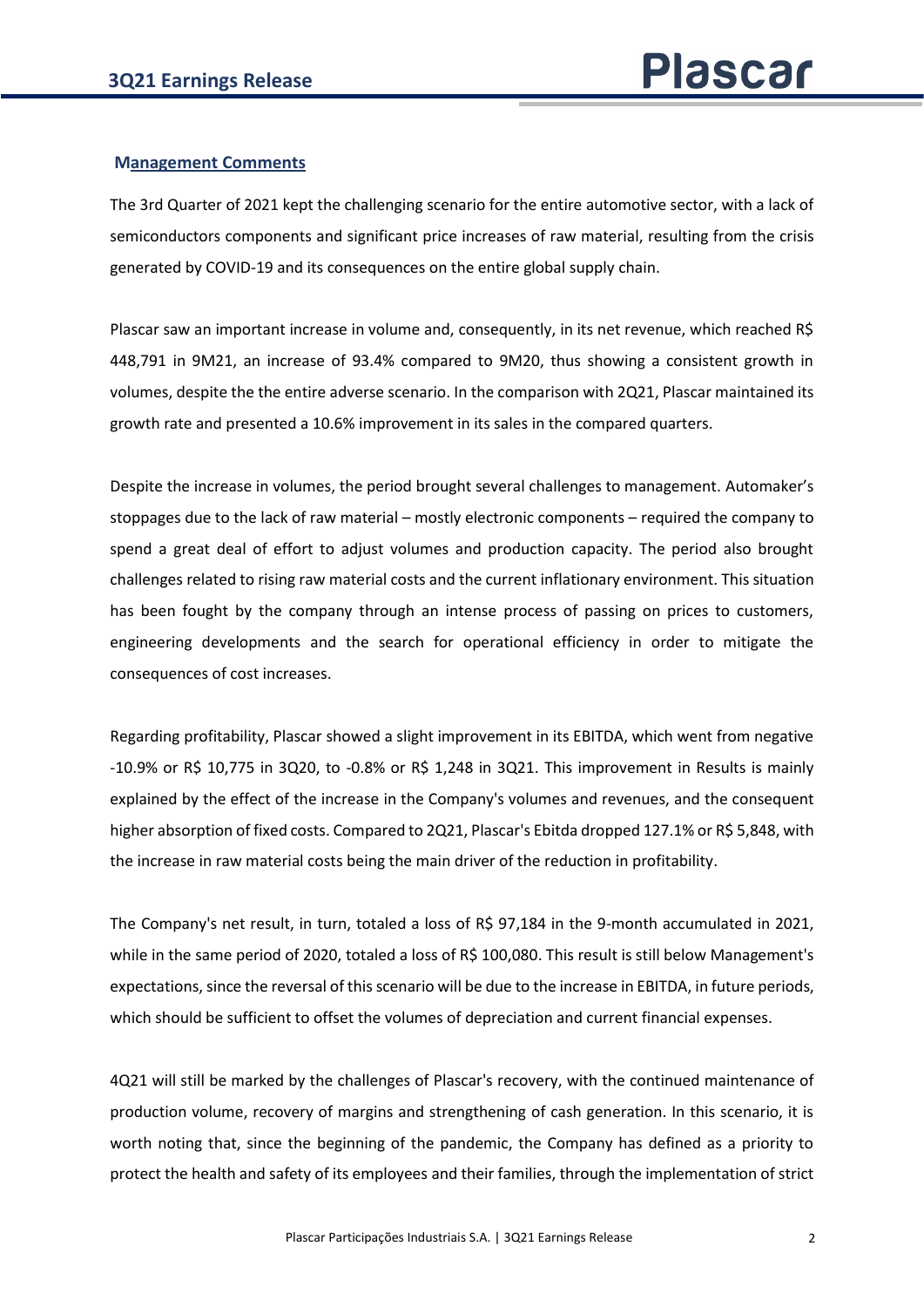safety protocols. Such protocols were implemented in the return of production in 2020 and have been strictly maintained in order to ensure safety and health for its employees.

## **About Plascar**

The Company started its activities in October 1963 in Jundiaí/SP, in the Rubber Artifacts business. From 1973, it started operating in the automotive market, and in the mid-1980s, after several incorporations, the company gave a great boost to its activities, through a program of growth and modernization, which made it a leading company in the plastic parts market for the automotive sector.

On December 13th, 2018, the Company's debt restructuring was approved at the Extraordinary General Meeting. On January 31th, 2019, as the Notice to Shareholders and Material Fact disclosed to the market, there was an increase in the Company's capital stock with the payment through the use of credits held against Plascar Ltda by private subscription, in the amount of R\$ 449,483, upon issuance of 7,455,251 common shares, acquired by the company Pádua IV SA, thus concluding the Company's restructuring process.

After the completion of the Company's financial restructuring on January 31st, 2019, the shareholding control of Plascar SA became Pádua IV SA, with a 59.99% interest, which is also composed of Permali do Brasil Indústria and Comércio Ltda., with 18.44%, by Postalis Instituto de Seguridade Social dos Correios e Telegraphos with 7.12% and by other individual shareholders who jointly own 14.45%.

# **Automotive Market**

According to data from ANFAVEA, vehicle production in 9M2021 had an increase of 24.0% over the same period in 2020, totaling 1.649 million units in the country.

|                            | <b>SOURCE: ANFÁVEA - BRAZIL</b> |                    |               |  |  |
|----------------------------|---------------------------------|--------------------|---------------|--|--|
| <b>AUTOMOTIVE SCENARIO</b> | Accum. Jan a sep/20             | Accum jan a sep/21 | <b>VAR. %</b> |  |  |
| <b>VEHICLE PRODUCTION</b>  | 1,330                           | 1,649              | 24.0%         |  |  |
| <b>VEHICLE SALES</b>       | 1,374                           | 1,578              | 14.8%         |  |  |

The volume presented is seen by ANFAVEA as a positive scenario, even though there is concern about the components supply, whose imbalance that persists in the chain has affected the lines of many assemblers, which started to regularly stop production.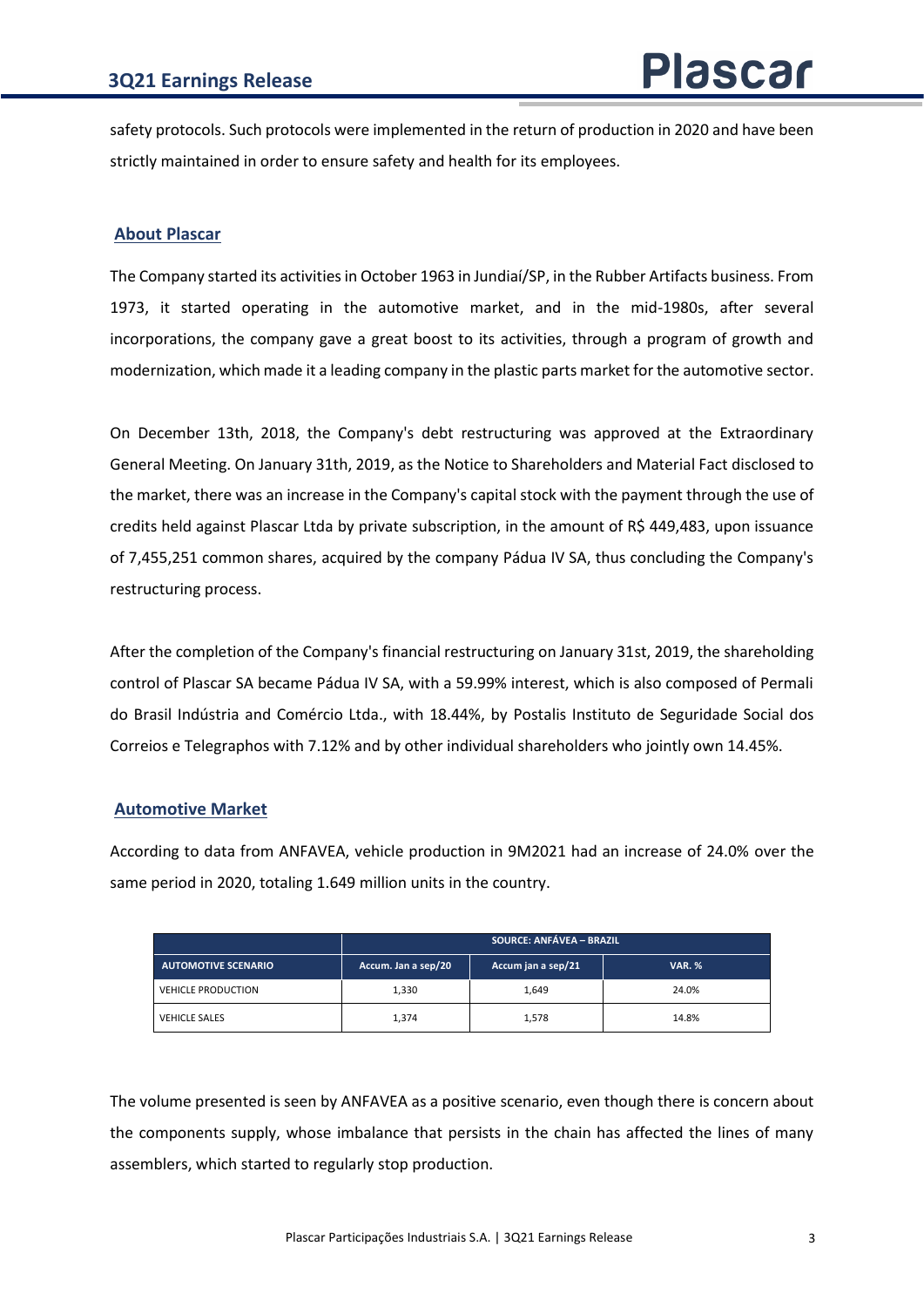For the end of the year, the organization in its latest projection pointed to a volume of 2.4 million units of cars, light commercial vehicles, trucks and bus chassis. Now, given the situation, ANFAVEA has reduced its projections and reproduced two scenarios that point to a positive variation of 6% to 10% on the total produced in 2020.

In this context, it is worth noting that the production of trucks will have a very expressive result, since its estimated production volume should be between 173 thousand and 175 thousand heavy vehicles (trucks and buses together), indicating an increase between 58% and 60% over the production of 2020, and the highest value since 2013.

|                | <b>Vehicles:</b><br><b>Automobiles, Light</b><br><b>Commercials, Trucks and</b><br><b>Buses</b> | Accomplished<br>2020 | 2021<br>(4Q average<br>monthly production<br>of 160k) |                | 2021<br>(4Q average<br>monthly production<br>of 190k) |                |
|----------------|-------------------------------------------------------------------------------------------------|----------------------|-------------------------------------------------------|----------------|-------------------------------------------------------|----------------|
|                |                                                                                                 | thousand units       | thousand units $\Delta\%$                             |                | thousand units                                        | Δ%             |
|                | <b>Total</b>                                                                                    | 2,058                | 2,038                                                 | $-1$           | 2,118                                                 | $\overline{3}$ |
| Licensing      | Light vehicles                                                                                  | 1,955                | 1,906                                                 | $-2$           | 1,980                                                 | 1              |
|                | Heavy vehicles                                                                                  | 104                  | 132                                                   | 27             | 138                                                   | 33             |
|                | Total                                                                                           | 324                  | 356                                                   | 10             | 377                                                   | 16             |
| <b>Exports</b> | Light vehicles                                                                                  | 307                  | 331                                                   | 8              | 351                                                   | 14             |
|                | Heavy vehicles                                                                                  | 17.4                 | 25.2                                                  | 45             | 26.1                                                  | 50             |
|                | <b>Total</b>                                                                                    | 2,014                | 2,129                                                 | 6              | 2,219                                                 | 10             |
| Production     | Light vehicles                                                                                  | 1,905                | 1,956                                                 | $\overline{3}$ | 2,044                                                 | $\overline{7}$ |
|                | Heavy vehicles                                                                                  | 109                  | 173                                                   | 58             | 175                                                   | 60             |

# **ANFAVEA Projection 2021**

Although there is a strong historical correlation between the market result and the Company's sales, measures adopted by Management, such as commercial repositioning, - with diversification of the customer base, - advance of new businesses and markets, in addition to new projects, contributed for the significant increase in sales despite the market result.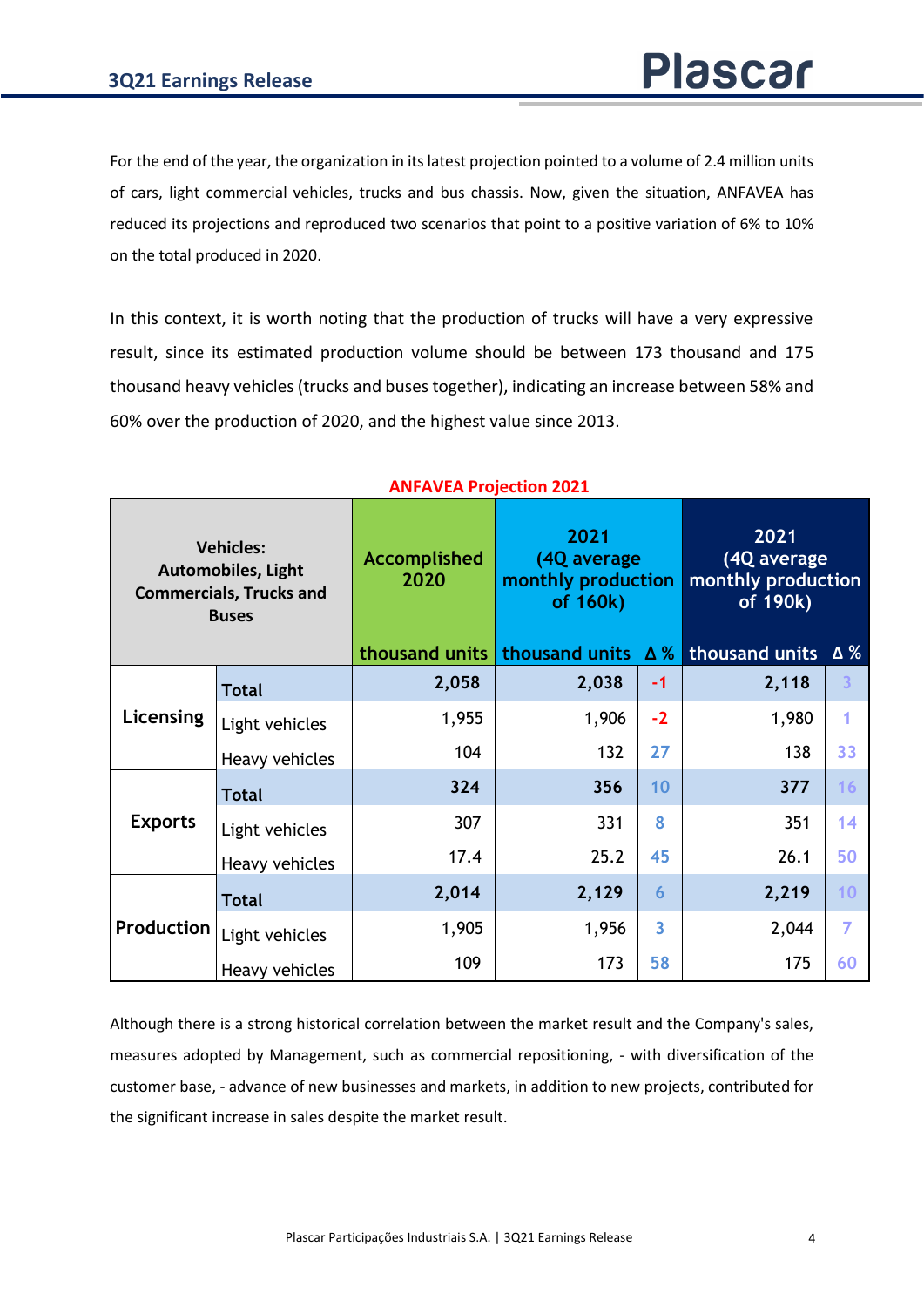Performed in the Quarter

# **Operational and Financial Performance**

## Net Revenue

Plascar's Net Revenue grew 10.6% in relation to 2Q21 and in the year to date already shows a result of 93.4% in relation to the same period of the previous year.



# Performed 9M21 vs. 9M20



This increase in Plascar's sales is mainly due to the success of new projects started during the period, in addition to the advance in trucks and other business. This movement is proven when analyzing the mix of products sold, where bumpers continue to be the main product sold by Plascar, representing 25% of sales, but we could observe a greater variety in the production mix, since the 5 main items sold had its share reduced from 60% to 55% of the total items sold.

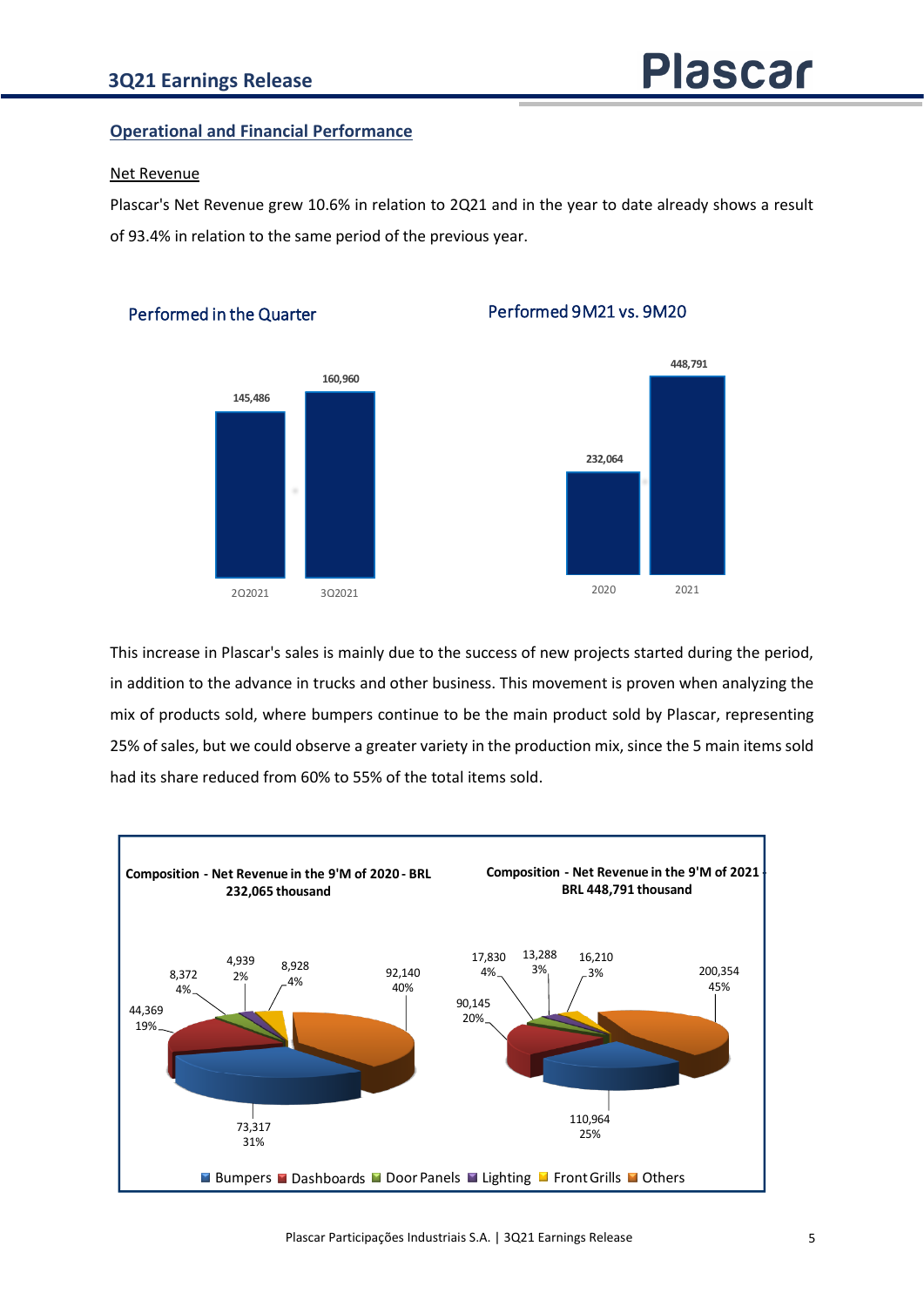## Profitability

In 9M21, the Company showed a significant improvement in its margins due to the inverse effect of the production stoppages of its customers in 2020 and the greater absorption of fixed costs due to the increase in revenues in 2021

Plascar's gross result improved by R\$ 41,796, from -R\$ 12,714 in 2020 to R\$ 29,082, with a gross margin of 6.5% in 2021. EBITDA in 9M21 totaled R\$ 12,531 against -R\$ 25,412 in 9M20, with margins of 2.8% and -11.0%, respectively. In the quarterly comparison, Plascar's Ebitda in 3Q21 decreased by R\$ 5,848 in relation to 2Q21, reaching a result of -R\$ 1,248.

The Company's net loss in the nine-month period was in line with that presented in 2020, totaling R\$ 97,184 in 9M21, against R\$ 100,080 in 9M20. Despite the increase in EBITDA, this was still not enough to offset the volumes of depreciation and current financial expenses, which ended up contributing to a result lower than expected for the period.

| R\$ thousand           | 3021      | 3Q20       | Δ%         | <b>2Q21</b> | Δ%        | 9M21      | 9M20       | Var %   |
|------------------------|-----------|------------|------------|-------------|-----------|-----------|------------|---------|
| <b>Gross Result</b>    | 5,855     | 489        | 1.097.3%   | 7,989       | (26.7%)   | 29,082    | $-12.714$  | 328.7%  |
| Gross Margin %         | 3.6%      | 0.5%       | 3.2p.p     | 5.5%        | $-1.9p.p$ | 6.5%      | (5.5%)     | 12.0p.p |
| <b>EBITDA</b>          | (1, 248)  | (10, 775)  | 88.4%      | 4,600       | (127.0%)  | 12,531    | (25, 412)  | 149.3%  |
| <b>EBITDA Margin %</b> | $(0.8\%)$ | $(10.9\%)$ | $10.1p$ .p | 3.2%        | $-4.0p.p$ | 2.8%      | (11.0%)    | 13.8p.p |
| Loss of the Period     | (60, 671) | (36, 023)  | (68.4%)    | (22, 305)   | (172.0%)  | (97, 184) | (100, 080) | 2.9%    |

## Net Debt

Management continues to monitor liabilities in order to adapt them to the Company's cash generation capacity. Over the years following the restructuring, certain liabilities were renegotiated, which have been kept in line with the management's low-leverage strategy.

# Net Debt

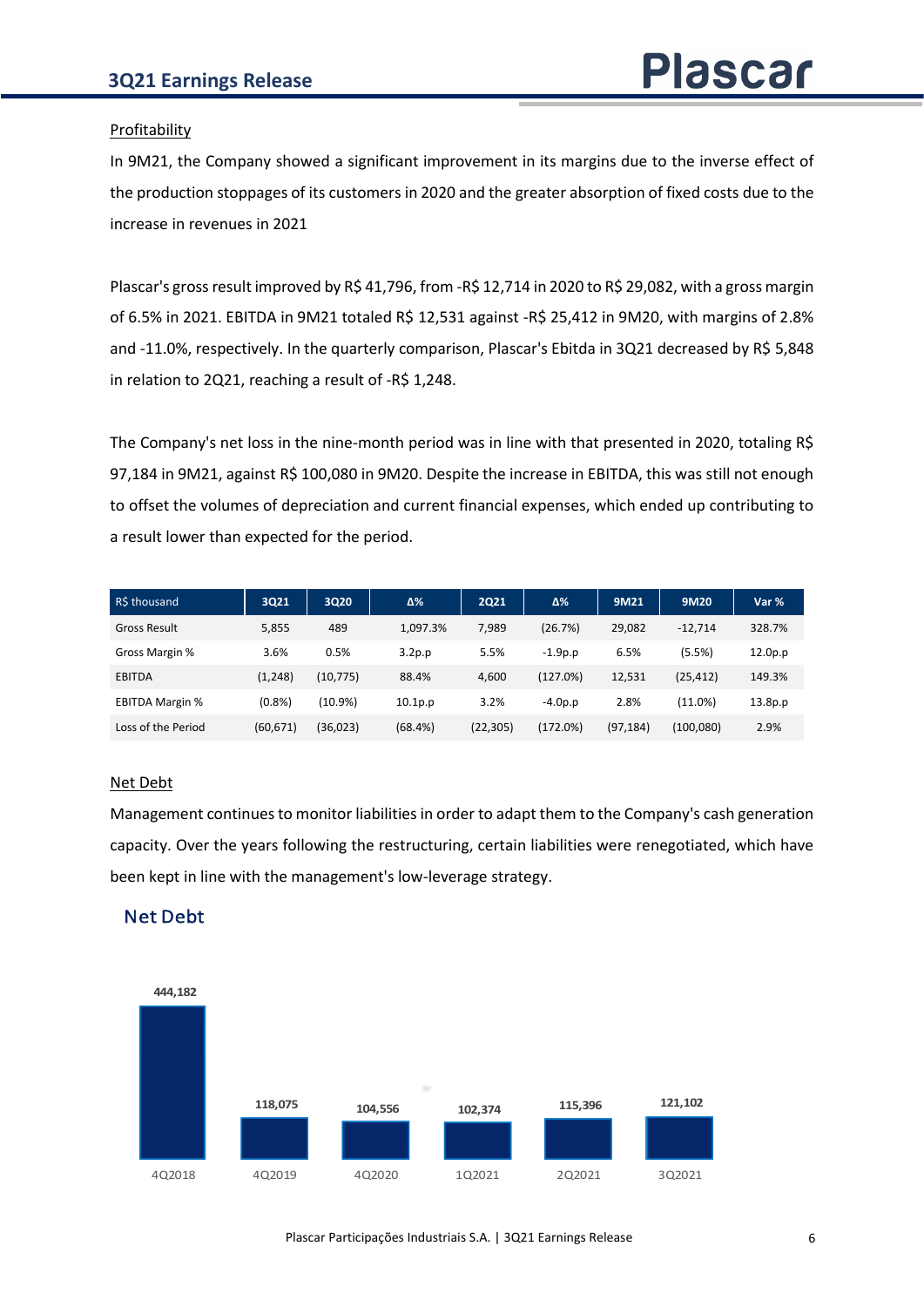## Human Resources

Despite the economic adversities in the country, the Company continued to invest in the professional development of its employees, with approximately 28.70 hours of teaching and training per employee (in the last 12 months), focused on SENAI learning courses, internships, in addition to internal training, with technical and operational development.

The Company ended September 30, 2021 with a staff of 1,810 employees (1,751 on September 30, 2020).

# **Other Relevant Informations**

## Credit Exclusion of ICMS from the PIS/COFINS calculation basis

In September 2017, the Company obtained a favorable decision at the lower court and, in October 2019, it obtained a new favorable decision at the appeal level (STF). In the same act, the final and unappealable decision of the case occurred. In view of this, the Company began a procedure for raising amounts unduly paid as of 2005 and claiming their respective reimbursement. The Company calculated and measured the respective values reliably.

On August 19th, 2019, the Company obtained a favorable decision to use the ICMS highlighted in the invoices to calculate the credit.

In the fourth quarter of 2019, based on the opinion and report prepared by its advisors, the Company recorded the amount of R\$ 179,069 under taxes recoverable in the balance sheet to offset against current taxes administered by the Federal Revenue of Brazil in future periods. The principal amount of the credits, net of attorneys' success fees, was recognized as other operating income and the monetary restatement amount was recognized under financial income in the statement of income for the year.

The approval and qualification of R\$ 123,396 related to the part of said credit with the Federal Revenue of Brazil for future tax offset, occurred on January 3, 2020, and the remaining amount of credit in the amount of R\$ 55,673 will be subject to analysis by the Federal Revenue Service of Brazil for refund or future compensation of previously paid taxes.

The Company revised its financial projections for 2021 and three subsequent years and, considering the initial balance of R\$ 179,069, the offsets made of R\$ 63,469 and the monthly monetary adjustment of the credit R\$ 27,694, the Company concluded that, with the actual scenario, it will not be able to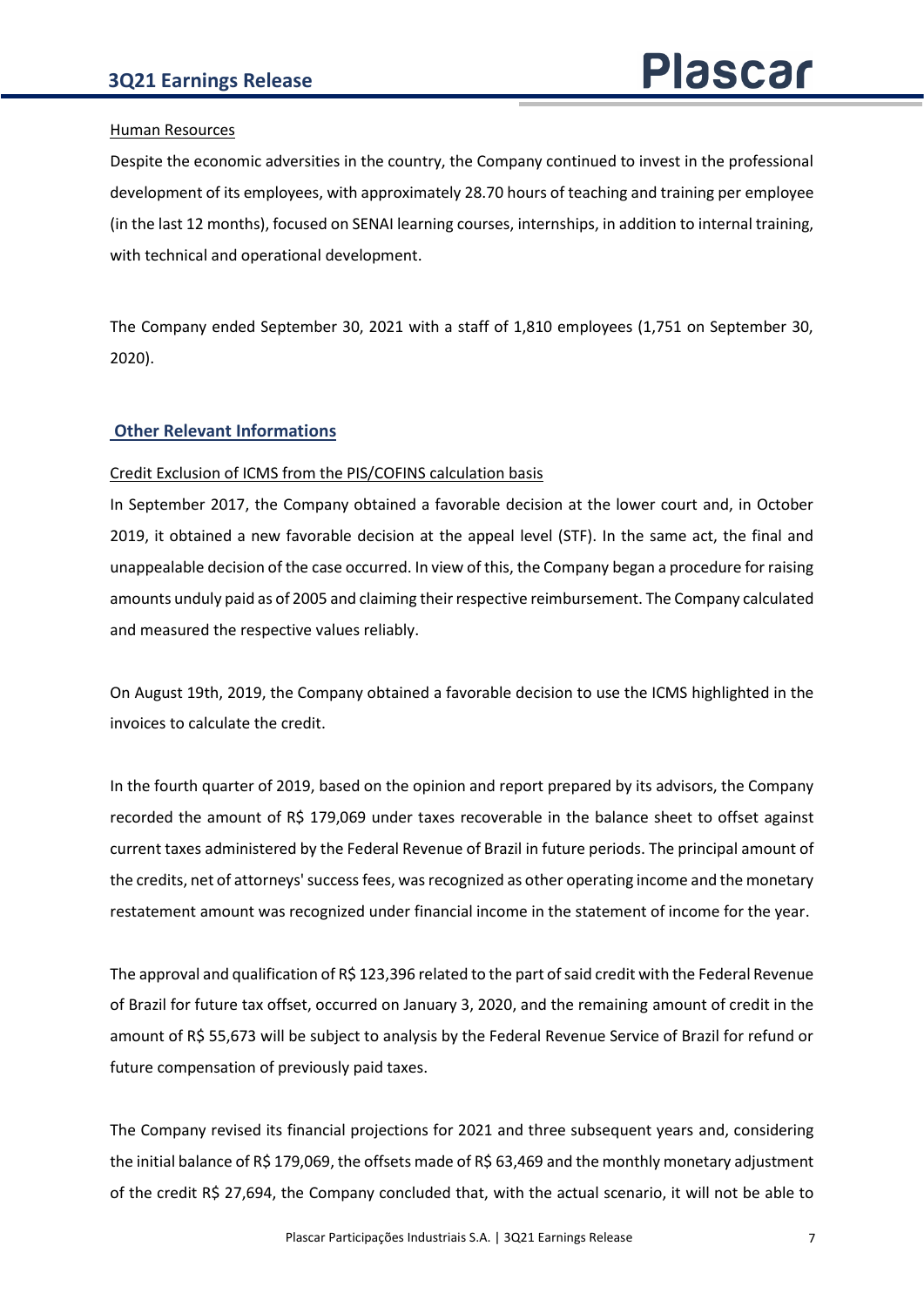offset 100 % of the current balance during the limitation period of 5 years, starting in October 2019 and with a final term of October 2024. Thus, there was a need to carry out an impairment in the amount of R\$ 20,629 which as registered in this quarter.

## COVID-19 Impacts (Coronavirus)

On March 11, 2020, the World Health Organization (WHO) declared the outbreak of the Coronavirus COVID-19 a pandemic on a global scale. The outbreak triggered significant decisions by governments and private sector entities, which, added to the potential impact of the outbreak, increased the degree of uncertainty for economic agents and generated impacts on the financial statements. The main economies of the world and the main economic blocks have implemented significant economic stimulus packages to overcome the potential economic recession that these measures to mitigate the spread of COVID -19 effectively caused.

In Brazil, the Executive and Legislative Powers of the Union published several normative acts to prevent and contain the pandemic, as well as to mitigate its impacts on the economy, with emphasis on Legislative Decree No. 6, published on March 20th, 2020, which declared the state of public calamity. State and municipal governments have also published several normative acts seeking to restrict the free movement of people and commercial and service activities, in addition to enabling emergency investments in the health area.

The suspensions of automotive production affected almost the entire sector in the country, with 123,000 workers stopped at 63 factories located in 40 cities in 10 states.

During the crisis, Management constantly evaluated the impact of the outbreak on the operations and on the equity and financial position of the Company and its subsidiary, in order to implement appropriate measures to mitigate the impacts on operations. Management immediately activated its Crisis Committee, to ensure the safety of its employees, service providers and customers served.

The Company implemented the following measures to combat the crisis:

- Implementation of a Crisis Management Committee;
- Restrictions regarding the movement and agglomeration of people on its premises, as a way to prevent the spread of the virus;
- Suspension of travel, in-person training and participation in events for all employees;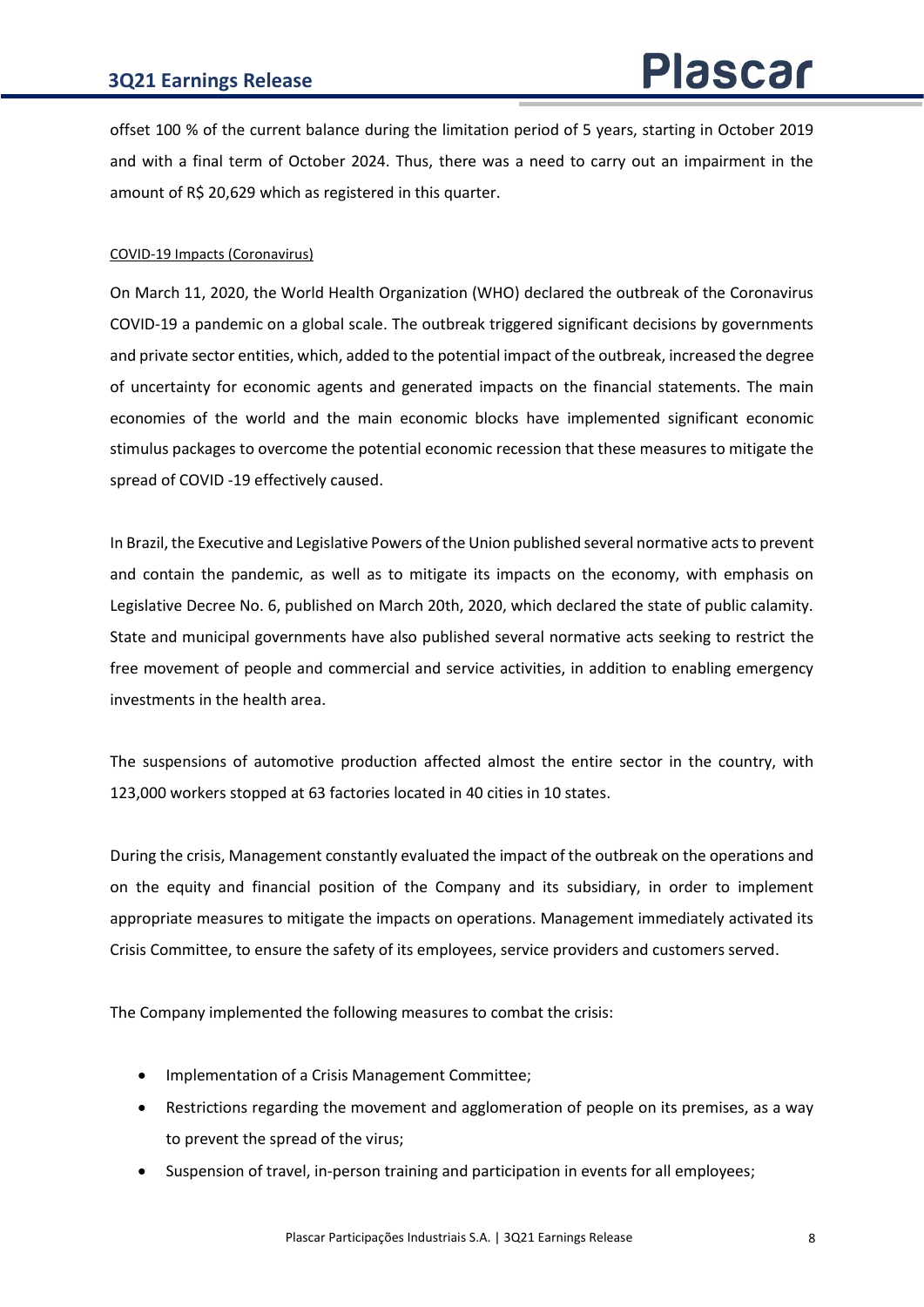- Orientation of the home office regime for employees whose function allows this type of work and isolation of all employees classified as at higher risk (over 60 years old and with chronic diseases, according to the guidance of public entities);
- Intensification of internal communications of preventive measures, availability of 24-hour medical service channels to support employees and their families, and provision of internal communication channels to employees, focused on assistance related to the pandemic; and
- Optimization of the use of technology to ensure virtual service to its customers, impacting as little as possible their administrative and operational activities.

In order to reduce the financial impacts, the Management also adopted the following measures:

- Anticipation of collective vacations for its employees and on April 1, 2020, in line with the union responsible for the category, implemented the 50% reduced working hours for all employees, a measure that was gradually reversed in the third quarter;
- Renegotiation of terms of certain liabilities with banks, suppliers and other accounts payable;
- Expansion of stock controls to keep them at the minimum necessary level; and
- Benchmarking with other auto parts and with automakers to exchange information and measures for application in the Company.

Despite the total shutdown of the assemblers, which occurred at different periods between the months of March and July 2020, the three plants continued to function. However, the work pace was greatly reduced, focusing on specific projects and preventive maintenance activities. The costs related to the idle capacity of the plants during this period and for the entire year were measured by Management and recorded directly in the result of the respective periods, as per CVM's guidance 24/92.

Management continues to monitor the effects of the crisis, after a recovery movement in the Brazilian vehicle market.

Due to this potential recovery of the market, the Company has already adopted some measures of flexibility and resumption of its production capacity, which stand out:

- Resumption of full working hours;
- Flexibility of the home office regime;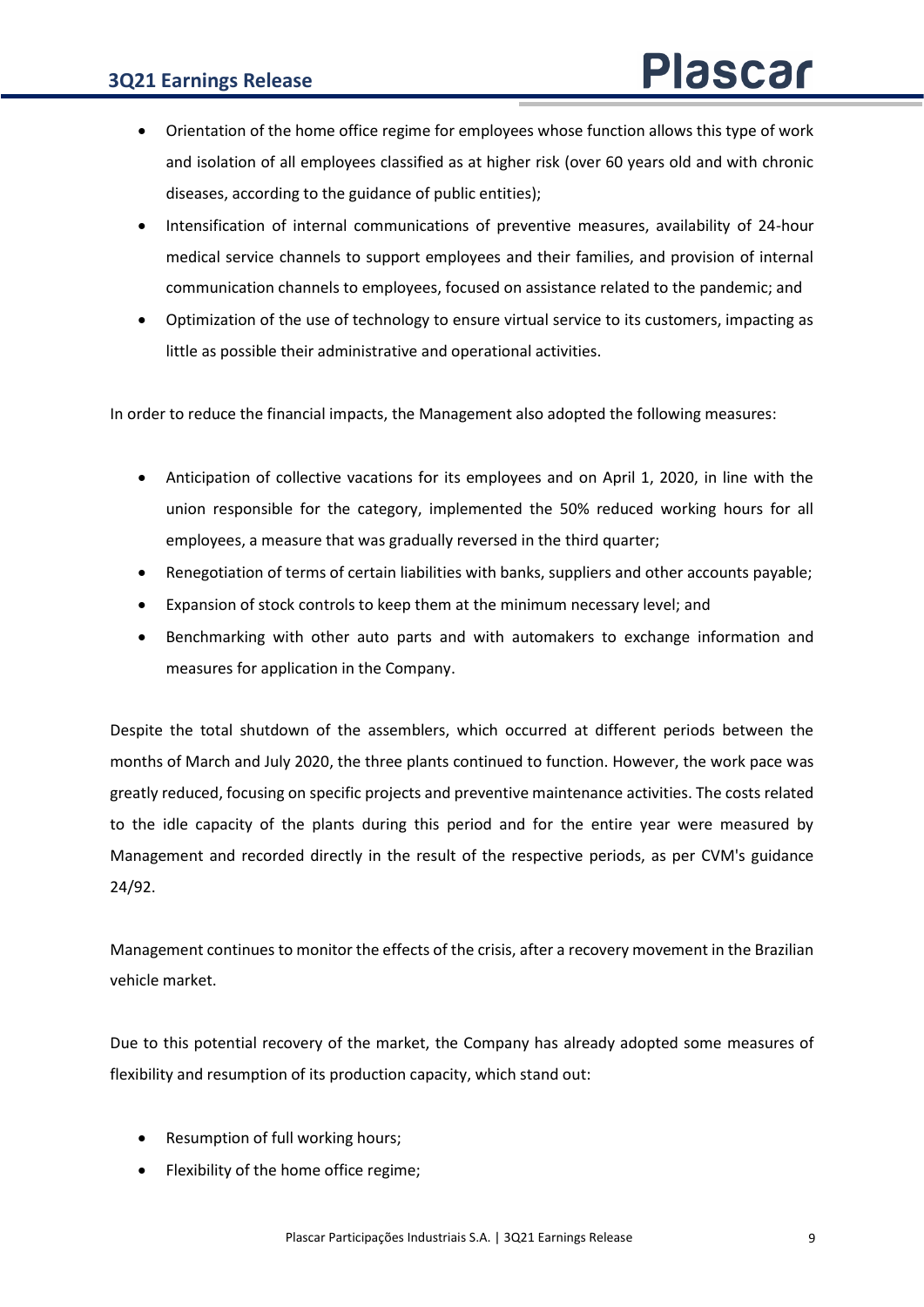- Resumption of visits by third parties to the Company's facilities, by prior scheduling and following security protocols;
- Intensification of hygiene and health protocols to ensure the health of all Company employees, customers and partners.

Despite the demobilization of the Crisis Committee implemented at the beginning of the pandemic, the committee can be activated immediately, in case of need. The Company continues to monitor the situation, always ready to intervene in the event of a worsening of the pandemic situation.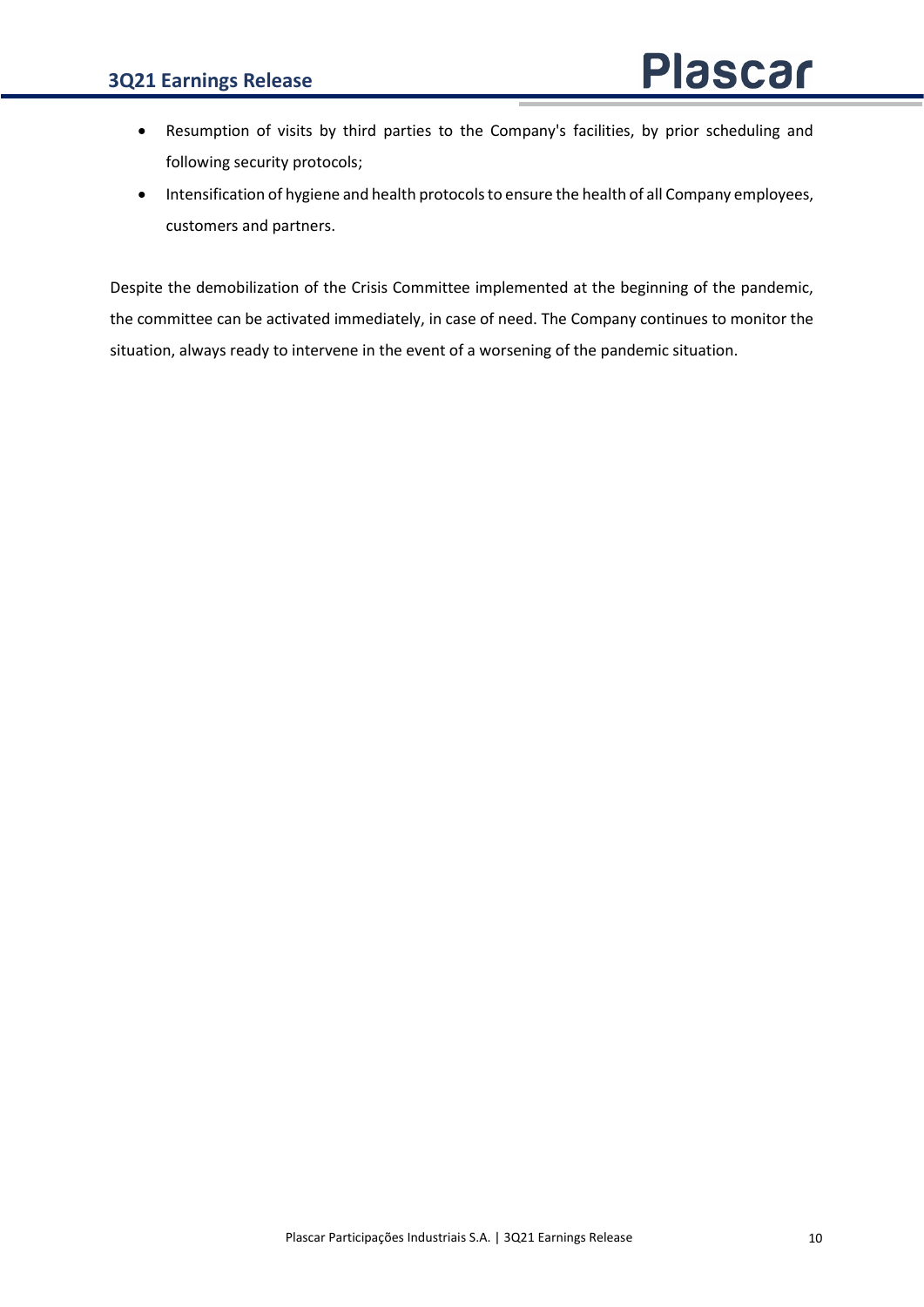## **Results Report**

#### **Income statements for the years ended**

**September 30, 2021 and 2020**

(In thousands of Reais)

|                                                      |            | <b>Controller</b> |            | <b>Consolidated</b> |  |
|------------------------------------------------------|------------|-------------------|------------|---------------------|--|
|                                                      | 09/30/2021 | 09/30/2020        | 09/30/2021 | 09/30/2020          |  |
| Net operating revenue                                |            |                   | 448,791    | 232,065             |  |
| Cost of sales                                        |            |                   | (419,709)  | (244, 779)          |  |
| Gross proft / (loss)                                 |            |                   | 29,082     | (12, 714)           |  |
| <b>Operating income (expenses)</b>                   |            |                   |            |                     |  |
| Selling expenses                                     |            |                   | (21, 647)  | (15, 407)           |  |
| General and administrative expenses                  | (1, 371)   | (1,062)           | (40, 674)  | (39, 160)           |  |
| Equity pick-up                                       | (95, 873)  | (99,066)          |            |                     |  |
| Other operating income (expenses), net               |            |                   | (2, 441)   | (3,951)             |  |
| <b>Operating expenses</b>                            | (97, 244)  | (100, 128)        | (64, 762)  | (58, 518)           |  |
| Operating income before finance income<br>(expenses) | (97, 244)  | (100, 128)        | (35,680)   | (71, 232)           |  |
| <b>Financial income (expenses)</b>                   |            |                   |            |                     |  |
| <b>Financial expenses</b>                            | (17)       | (17)              | (74, 640)  | (41, 931)           |  |
| <b>Financial income</b>                              | 77         | 65                | 13,162     | 13,621              |  |
|                                                      | 60         | 48                | (61, 478)  | (28, 310)           |  |
| Loss before income and social contribution<br>taxes  | (97, 184)  | (100, 080)        | (97, 158)  | (99, 542)           |  |
| Income and social contribution taxes                 |            |                   |            |                     |  |
| Deferred                                             |            |                   | (26)       | (538)               |  |
|                                                      |            |                   | (26)       | (538)               |  |
| Net loss for the period                              | (97, 184)  | (100, 080)        | (97, 184)  | (100,080)           |  |
|                                                      |            |                   |            |                     |  |
| Loss attributable to:<br>Controlling shareholders    |            |                   | (97, 184)  | (100, 080)          |  |
|                                                      |            |                   | (97, 184)  | (100, 080)          |  |
|                                                      |            |                   |            |                     |  |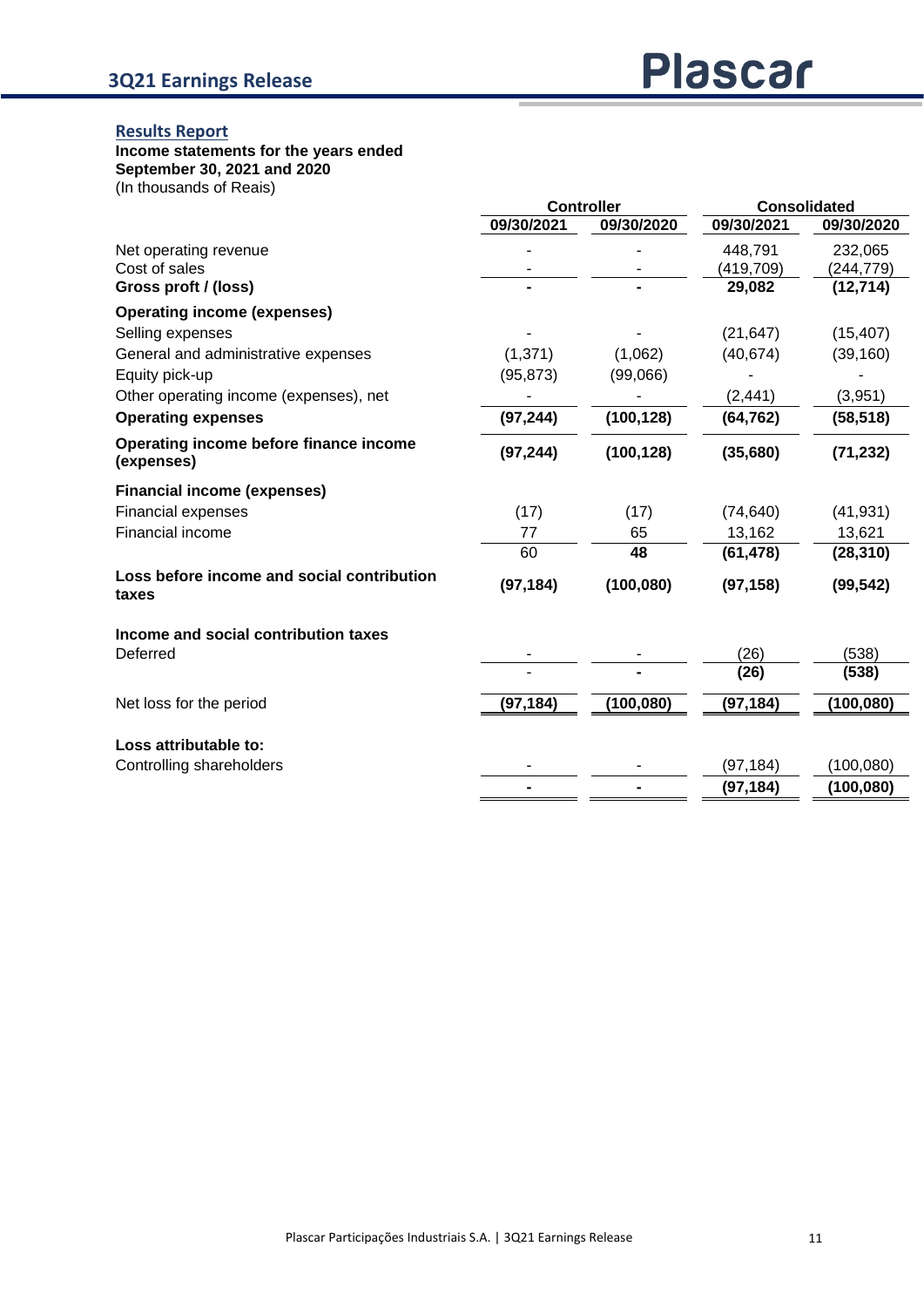**Balance Sheet**

# **Assets**

| <b>Balance Sheet</b>                          |                                          |                |            |            |
|-----------------------------------------------|------------------------------------------|----------------|------------|------------|
| (In thousands of Reais)                       | <b>Controller</b><br><b>Consolidated</b> |                |            |            |
| <b>Current Assets</b>                         | 09/30/2021                               | 12/31/2020     | 09/30/2021 | 12/31/2020 |
| Cash and cash equivalents                     | 11,253                                   | 31,444         | 13,965     | 33,681     |
| Trade accounts<br>receivables                 |                                          |                | 37,966     | 58,774     |
| Inventories                                   |                                          |                | 100,192    | 43,008     |
| Taxes recoverable                             |                                          |                | 23,624     | 30,406     |
| <b>Other Assets</b>                           | 17                                       | 17             | 2,496      | 2,414      |
| <b>Total current assets</b>                   | 11,270                                   | 31,461         | 178,243    | 168,283    |
| <b>Non Current Assets</b>                     | 09/30/2021                               | 12/31/2020     | 09/30/2021 | 12/31/2020 |
| Taxes recoverable                             |                                          |                | 103,323    | 126,601    |
| Judicial deposits                             |                                          |                | 2,836      | 4,103      |
| <b>Other Assets</b>                           |                                          |                | 161        | 158        |
| Investment property                           |                                          |                | 8,385      | 8,452      |
| Property, plant and<br>equipment in operation | $\overline{7}$                           | $\overline{7}$ | 285,204    | 275,848    |
| Right-of-use assets                           |                                          |                | 17,987     | 21,672     |
| <b>Total noncurrent assets</b>                | $\overline{7}$                           | $\overline{7}$ | 417,896    | 436,834    |
| <b>Total Assets</b>                           | 11,277                                   | 31,468         | 596,139    | 605,117    |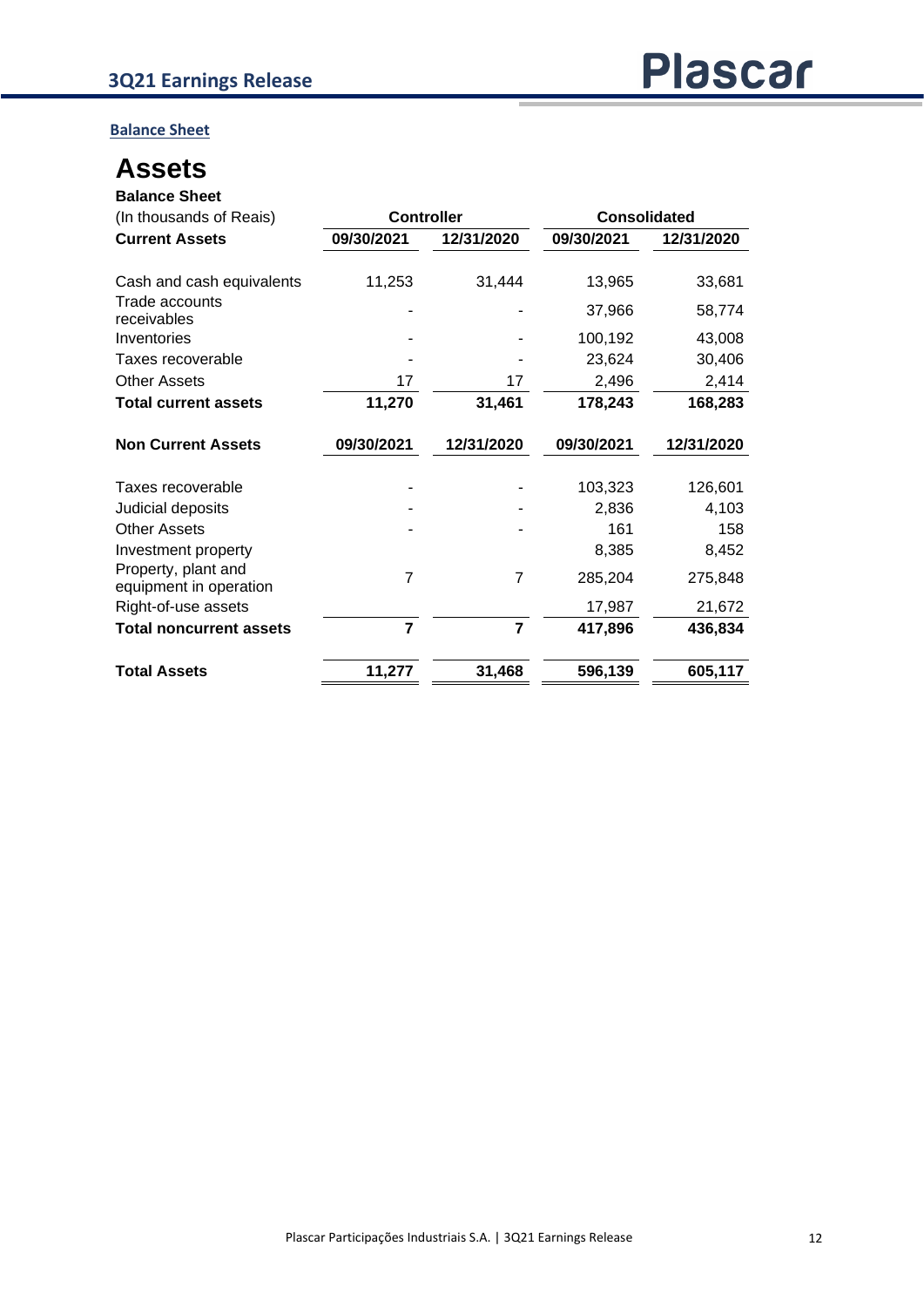# **Liabilities**

| <b>Balance Sheet</b>                           |                   |               |                     |               |  |
|------------------------------------------------|-------------------|---------------|---------------------|---------------|--|
| (In thousands of Reais)                        | <b>Controller</b> |               | <b>Consolidated</b> |               |  |
| <b>Current Liabilities</b>                     | 09/30/2021        | 12/31/2020    | 09/30/2021          | 12/31/2020    |  |
| Loans and financing                            |                   |               | 41,188              | 19,864        |  |
| Lease Liabilities                              |                   |               | 19,083              | 23,175        |  |
| Trade accounts payables                        |                   |               | 49,309              | 36,886        |  |
| Taxes payable                                  | 32                | 32            | 70,044              | 46,848        |  |
| Payroll, vacations and social charges payable  |                   |               | 145,196             | 101,168       |  |
| Advance from customers                         |                   |               | 38,300              | 15,184        |  |
| <b>Other Liabilities</b>                       |                   |               | 41,298              | 30,919        |  |
| <b>Total current liabilities</b>               | 32                | 32            | 404,418             | 274,044       |  |
| <b>Noncurrent Liabilities</b>                  | 09/30/2021        | 12/31/2020    | 09/30/2021          | 12/31/2020    |  |
| Loans and financing                            |                   |               | 93,880              | 118,373       |  |
| Lease liabilities                              |                   |               | 38,916              | 22,377        |  |
| <b>Related parties</b>                         | 25,580            | 44,460        | 7,857               | 7,450         |  |
| Payroll, vacations and social charges payable  |                   |               | 10,479              | 10,366        |  |
| Taxes payable                                  |                   |               | 98,212              | 110,592       |  |
| Deferred income and social contribution taxes  |                   |               | 19,231              | 19,205        |  |
| Contingencies                                  |                   |               | 7,685               | 11,550        |  |
| Provision for capital deficiency               | 272,065           | 176,192       |                     |               |  |
| Other accounts payable                         |                   |               | 201,861             | 220,376       |  |
| <b>Total Noncurrent liabilities</b>            | 297,645           | 220,652       | 478,121             | 520,289       |  |
|                                                | 297,677           | 220,684       | 882,539             | 794,333       |  |
| <b>Equity</b>                                  |                   |               |                     |               |  |
| Capital                                        | 931,455           | 931,455       | 931,455             | 931,455       |  |
| Equity adjustments                             | 322               | 335           | 322                 | 335           |  |
| <b>Accumulated losses</b>                      | (1, 218, 177)     | (1, 121, 006) | (1, 218, 177)       | (1, 121, 006) |  |
| Attributed to the participation of controllers | (286, 400)        | (189, 216)    | (286, 400)          | (189, 216)    |  |
| <b>Total Equity</b>                            | (286, 400)        | (189, 216)    | (286, 400)          | (189, 216)    |  |
| <b>Total liabilities and equity</b>            | 11,277            | 31,468        | 596,139             | 605,117       |  |